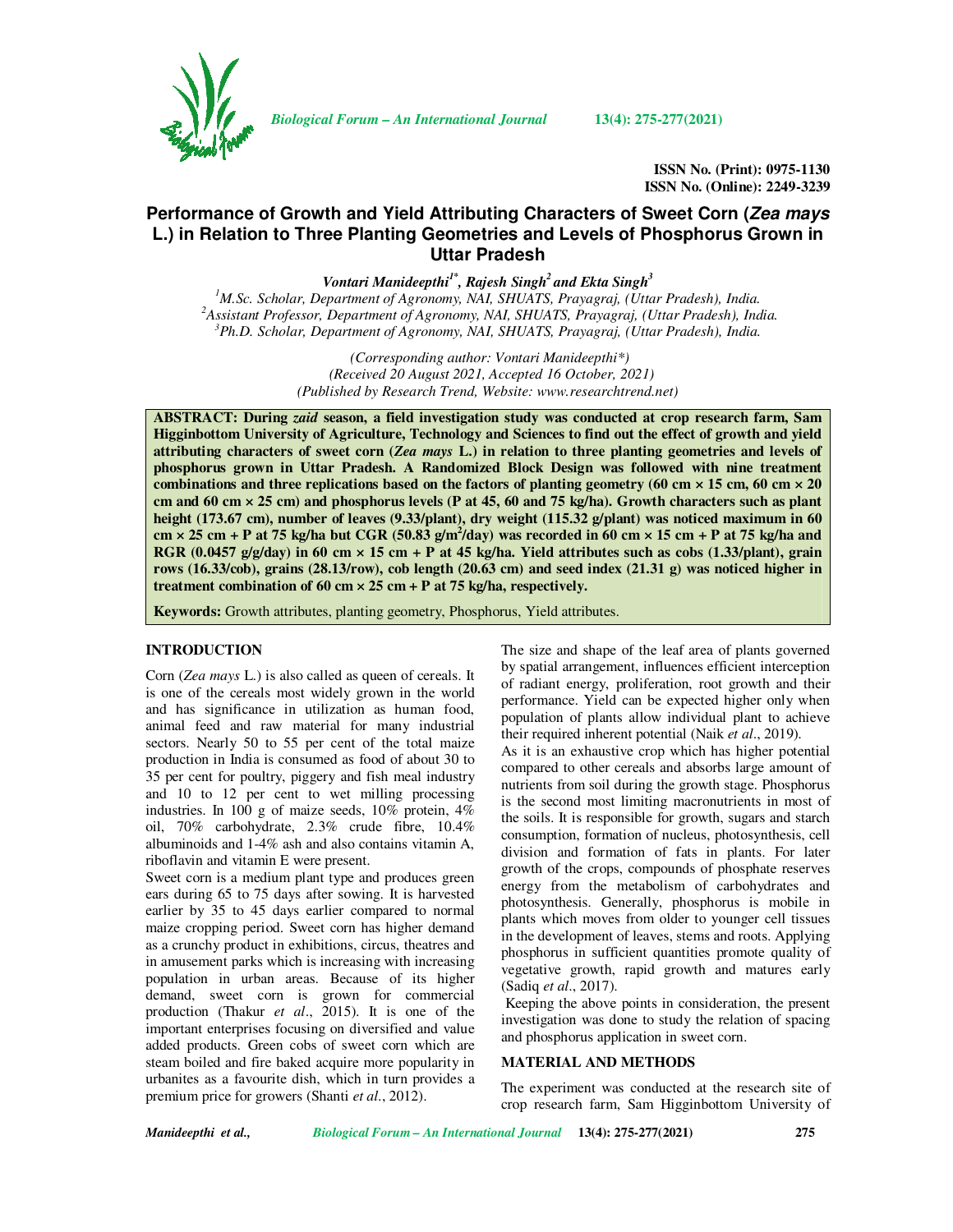Agriculture, Technology and Sciences, Prayagraj. The soils of the area of experimental field constituting a part of central Gangetic alluvium and is sandy loam in texture with a pH of 7.1. The first factor consist of planting geometries viz.  $60 \text{ cm} \times 15 \text{ cm}$ ,  $60 \text{ cm} \times 20 \text{ cm}$ and 60 cm  $\times$  25 cm and the second factor consists of phosphorus levels viz. 45, 60 and 75 kg/ha, respectively. In this experiment, row to row distance was same in all plots but plant to plant distance differed according to the factors considered. As the crop was grown in summer season, one irrigation was given just after sowing for ensuring proper germination and second irrigation during tassel formation. Hand weeding was done only once manually at 25 DAS. Growth parameters such as plant height, number of leaves/plant, dry weight, CGR and relative growth rate were noted at every 20 days interval during the cropping period. Yield parameters like cobs/plant, grains/cob, grain rows/cob, grains/row, cob length and seed index were recorded just before harvest of the crop. Data analysis of each parameter was done in Raghunadh M. Patil software.

#### **RESULTS AND DISCUSSION**

**Growth attributing characters.** Plant height at harvest stage of sweet corn presented in Table 1 showed a significant difference among treatments. However, plant height (173.67 cm) at 60 cm  $\times$  25 cm + P at 75

kg/ha recorded significantly higher which was followed by 60 cm  $\times$  20 cm + P at 75 kg/ha (169.07 cm). Number of leaves/plant recorded non-significant difference so that, maximum values was noticed in 60 cm  $\times$  25 cm + P at 75 kg/ha (9.33) and least number of leaves/pant in 60 cm  $\times$  15 cm + P at 45 kg/ha (8.20) at harvest. At harvest stage, dry weight is significantly higher in 60  $cm \times 25$  cm + P at 75 kg/ha (115.32 g/plant) which was statistically at par with 60 cm  $\times$  20 cm + P at 75 kg/ha (111.49 g/plant). Crop growth rate at harvest, showed significant values higher in 60 cm  $\times$  15 cm + P at 75 kg/ha (50.83 g/m<sup>2</sup>/day) and at par values in 60 cm  $\times$  15 cm + P at 45 kg/ha (49.84 g/m<sup>2</sup>/day) and 60 cm $\times$ 15 cm  $+$  P at 60 kg/ha (48.81 g/m<sup>2</sup>/day) (Table 1). Regarding relative growth rate, values among the treatments differed non-significant. Highest RGR (0.0457 g/g/day) was recorded in 60 cm  $\times$  15 cm + P at 45 kg/ha and lowest RGR (0.0407 g/g/day) was noticed in 60 cm ×  $25 \text{ cm} + \text{P}$  at 75 kg/ha, respectively. The plant density at wider crop geometry is less competition for nutrients and water by the plants and higher levels of phosphorus might be attributed to the fact that phosphorus is a constituent of nucleic acids, coenzymes, phospholipids and mostly in ATP. It activates the coenzymes for production of amino acids in synthesis of proteins which might be the reason in attaining maximum growth parameters. Almost similar results were observed by Bhatt, (2012); Dhanwade *et al*., (2018).

**Table 1. Effect of planting geometry and phosphorus levels on growth attributing characters of sweet corn.**

| Sr. No. | <b>Treatments</b>                    | <b>Plant</b> height<br>(cm) | Number of<br>leaves/plant | Dry weight<br>(g) | CGR<br>$(g/m^2/day)$ | RGR<br>(g/g/day) |
|---------|--------------------------------------|-----------------------------|---------------------------|-------------------|----------------------|------------------|
| 1.      | 60 cm $\times$ 15 cm + P at 45 kg/ha | 140.37                      | 8.20                      | 86.72             | 49.84                | 0.0457           |
| 2.      | 60 cm $\times$ 15 cm + P at 60 kg/ha | 153.43                      | 8.93                      | 90.70             | 48.81                | 0.0424           |
| 3.      | 60 cm $\times$ 15 cm + P at 75 kg/ha | 165.80                      | 9.13                      | 97.94             | 50.83                | 0.0420           |
| 4.      | 60 cm $\times$ 20 cm + P at 45 kg/ha | 145.03                      | 8.27                      | 93.12             | 37.58                | 0.0431           |
| 5.      | 60 cm $\times$ 20 cm + P at 60 kg/ha | 155.60                      | 9.00                      | 102.99            | 38.77                | 0.0412           |
| 6.      | 60 cm $\times$ 20 cm + P at 75 kg/ha | 169.07                      | 8.33                      | 111.49            | 40.83                | 0.0412           |
| 7.      | 60 cm $\times$ 25 cm + P at 45 kg/ha | 147.87                      | 8.40                      | 99.18             | 30.16                | 0.0408           |
| 8.      | 60 cm $\times$ 25 cm + P at 60 kg/ha | 159.23                      | 9.20                      | 108.64            | 32.74                | 0.0426           |
| 9.      | 60 cm $\times$ 25 cm + P at 75 kg/ha | 173.67                      | 9.33                      | 115.32            | 33.12                | 0.0407           |
|         | $SEm+$                               | 2.05                        | 0.29                      | 1.70              | 1.36                 | 0.0016           |
|         | $CD(P=0.05)$                         | 6.14                        |                           | 5.11              | 4.09                 |                  |

**Yield attributing characters.** Yield parameters viz. cobs/plant, grain rows/cob, grains/row, cob length and seed index showed a significant difference among the treatments except cobs/plant and cob length parameters (Table 2). However, grain rows (16.33/cob), grains (28.13/row) and seed index (21.31 g) noticed significantly higher values in the treatment combination of 60 cm  $\times$  25 cm + P at 75 kg/ha which was followed by the treatment combination of 60 cm  $\times$  20 cm + P at 75 kg/ha as grain rows (15.73/cob), grains (27.67/row) and seed index (20.85 g).

However, cobs (1.33/plant) and cob length (21.72 cm) was reported maximum in the treatment of 60 cm  $\times$ 25  $cm + P$  at 75 kg/ha and minimum cobs (1.00/plant) and cob length (20.63 cm) was reported in 60 cm  $\times$  15 cm + P at 45 kg/ha treatment combination. Increased P application and plant density tend increased the yield parameters. The enhanced yield component may be due to increased growth characters of plant, leading to higher photosynthetic rate and accumulation of more assimilates which in turn increased the sink size. The above findings were corroborated by the authors of Khan *et al*., (2017); Manishaben *et al.,* (2018).